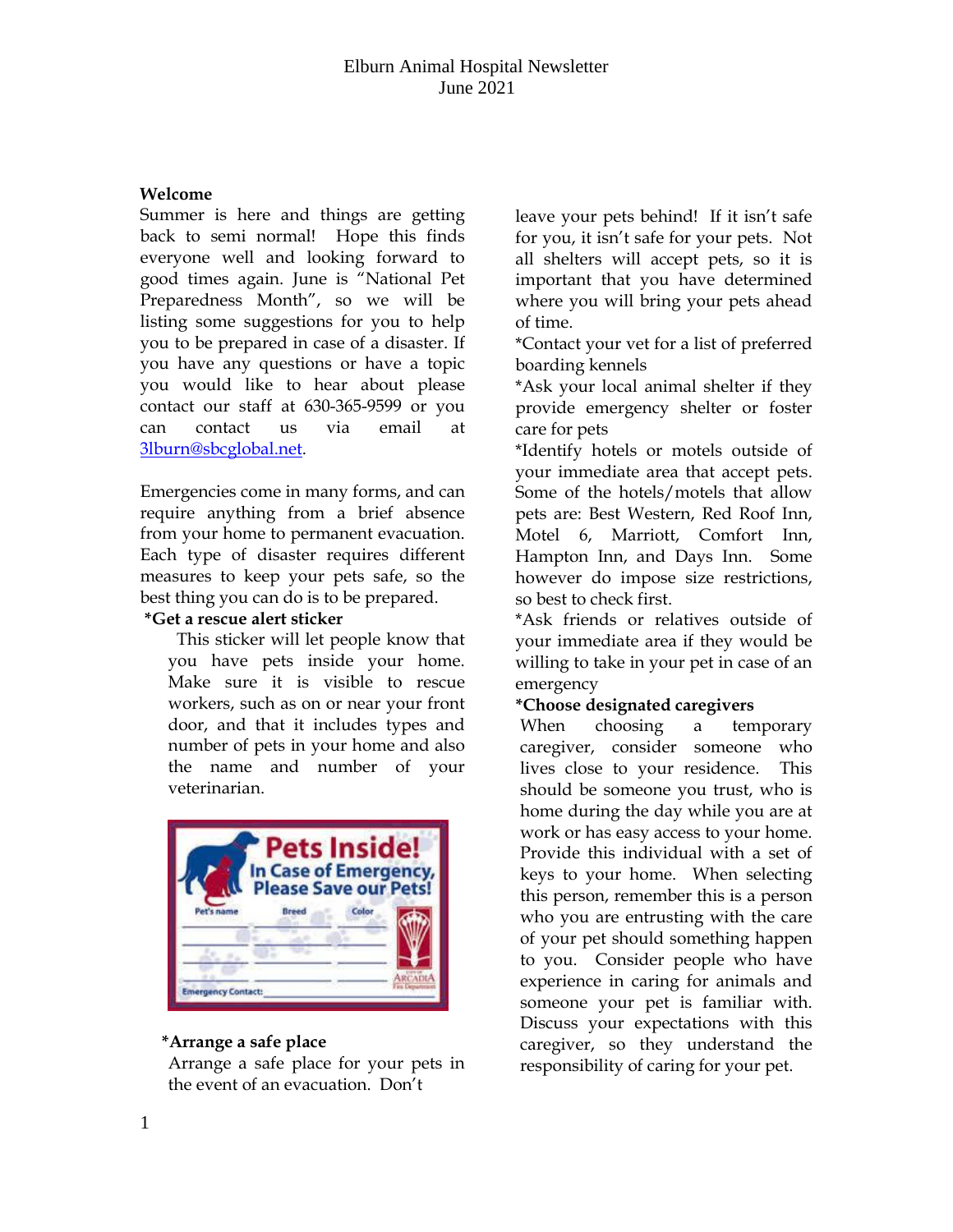### **\*Prepare emergency supplies and traveling kits**

If you must evacuate your home in an emergency, plan for the worst case scenario. Just assume you may have to be gone for several weeks. To minimize evacuation time, take these simple steps:

\*Make sure all pets wear collars with up to date identification information. Your pets ID should include his name, your telephone number and any urgent medical needs. Also be sure to write your pet's name, your name and contact information on your pet's carrier.

\*Microchip your pet as a more permanent form of identification. Always make sure to update your pet's microchip information through the manufacturer if you move or change your contact information.

\*Always bring pets indoors at the first sign or warning of a storm or disaster. Pets can become disoriented and wander away from home in a crisis.

\*Store an emergency kit and leashes close to an exit. Make sure that everyone in your household knows where it is, and that it is clearly labeled and easy to carry. Items to consider keeping in your emergency kit are:

\* Per first aid kit and guide book

\* 3 – 7 days' worth of canned or dry food (be sure to rotate expired food)

\* Disposable litter trays

\* Litter or paper towels

\* Feeding dishes and water bowls

\* Extra collar or harness and extra leash

\* Photocopies of medical records and a waterproof container with a 2 week supply of any medicine your pet is taking (remember to rotate medicine also as needed)

\* At least 7 days' worth of bottled water for each person and pet

\* Flashlight and blanket

\* Recent photos of your pets (in case you get separated)

\* Cats – pillowcase, toys, scoopable litter

\* Dogs – Extra leash, toys and chew toys, weeks' worth of cage line (old newspaper etc.)

You should also have an emergency kit for the human members of your family too. Include: Batteries, duct tape, flashlight, radio, multi-tool, tarp, rope, permanent marker, spray paint, baby wipes, protective clothing and foot wear, extra cash, rescue whistle, important phone numbers, extra medication and copies of medical and insurance information.



**\*Geographic considerations**: If you love in an area that is prone to tornadoes or floods, you should plan accordingly and always evacuate early.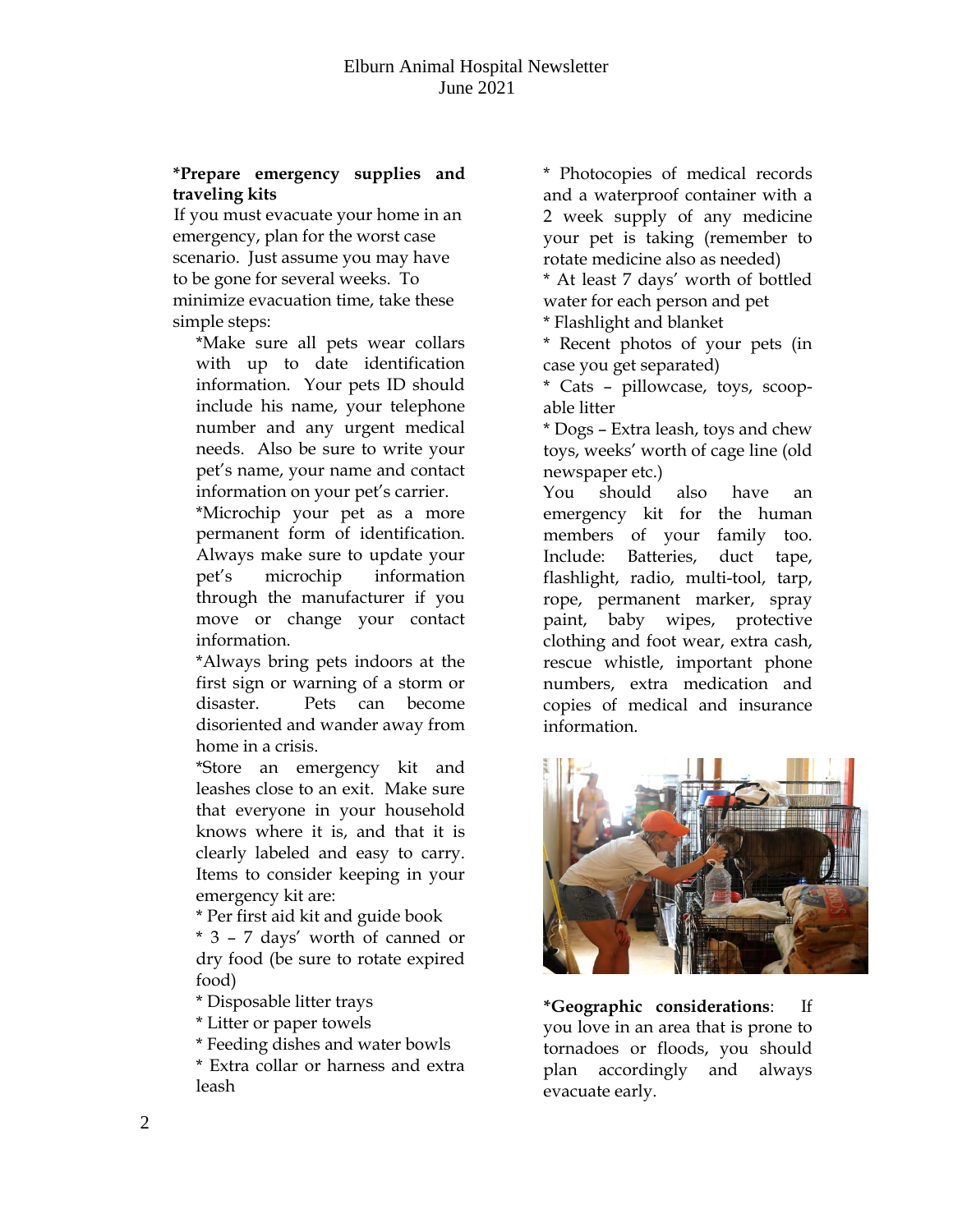Determine in advance which rooms offer safe shelter. These rooms should be clear of windows, flying debris, etc.

Choose easy to clean areas such as utility rooms, bathrooms and basements as safe zones.

Access to a supply of fresh water is particularly important. In areas that lose electricity, fill up bathtubs and sinks ahead of time to ensure that you have access to water during a power outage or other crisis.

In the event of flooding, go to the highest location in your home, or a room that has access to counters or high shelves where your animals can take shelter.



#### **Special consideration for birds:**

\*Birds should be transported in a secure cage or travel carrier In cold weather, make sure you

have a blanket over your pet's cage.

\*In warm weather, carry a spray bottle of water to moisten your pet's feathers

### \*Have recent photos

\*If the carrier doesn't have a perch, make sure to line with paper towels that you can change frequently

\* Keep carrier in as quiet an area as possible

\*Items to keep on hand: Catch net, heavy towel, blanket or sheet to cover cage, cage liner

### **Special consideration for reptiles**

- A snake may be transported in a pillowcase, but you should have permanent housing for them when you reach a safe place
- Take a sturdy bowl that is large enough for them to soak in. Also bring also bring a heating pad or warming device, such as hot water bottle.
- Lizards can be transported like birds

### **Special consideration for small animals**

\*Small animals such as hamsters, gerbils, mice, and guinea pigs should be transported in secure carriers with bedding material, food and food bowls.

\*Items to keep on hand: salt lick, extra water bottle, small hide box or tube, a weeks' worth of bedding.